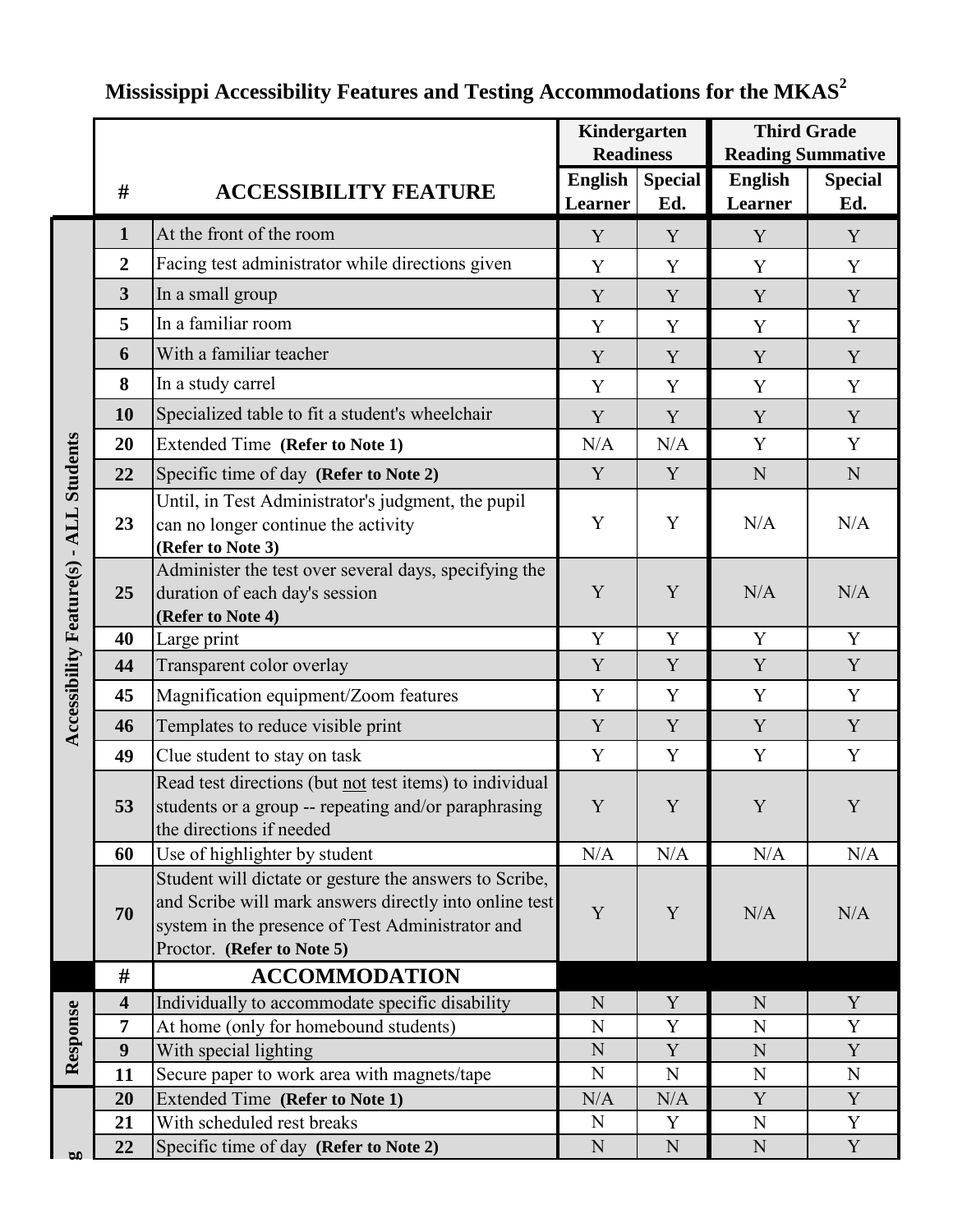|                  | 23       | Until, in Test Administrator's judgment, the pupil                                                              |           |     |             |             |
|------------------|----------|-----------------------------------------------------------------------------------------------------------------|-----------|-----|-------------|-------------|
|                  |          | can no longer continue the activity                                                                             | N/A       | N/A | Y           | Y           |
|                  |          | (Refer to Note 3)                                                                                               |           |     |             |             |
| Timing/Schedulin | 24       | Administer the test over several sessions, specifying                                                           |           |     |             |             |
|                  |          | the duration of each session.                                                                                   | N/A       | N/A | Y           | Y           |
|                  |          |                                                                                                                 |           |     |             |             |
|                  | 25       | Administer the test over several days, specifying the                                                           |           |     |             |             |
|                  |          | duration of each day's session                                                                                  | N/A       | N/A | Y           | Y           |
|                  |          | (MDE prior approval required)                                                                                   |           |     |             |             |
|                  |          | (Refer to Note 4)                                                                                               |           |     |             |             |
|                  | 41       | <b>Braille</b>                                                                                                  | ${\bf N}$ | N   | N           | $\mathbf Y$ |
|                  | 42       | Hearing aids / Sound amplification                                                                              | ${\bf N}$ | Y   | $\mathbf N$ | $\mathbf Y$ |
|                  | 43       | Auditory trainers (Example: whisperphone, noise-                                                                | N         | Y   | N           | Y           |
|                  |          | cancelling headphones)                                                                                          |           |     |             |             |
|                  | 47       | Provide cues (e.g., arrows and stop signs) on answer                                                            | ${\bf N}$ | N   | $\mathbf N$ | N           |
|                  |          | form in pencil                                                                                                  |           |     |             |             |
|                  | 48       | Use of memory aids, fact charts, resource sheets,                                                               | N         | N   | N           | N           |
|                  |          | and/or abacus                                                                                                   |           |     |             |             |
| Presentation     |          | Highlight key words/phrases in directions (e.g.,                                                                |           |     |             |             |
|                  | 50       | complete sentences, show your work) by the teacher                                                              | N         | N   | N           | N           |
|                  |          |                                                                                                                 |           |     |             |             |
|                  | 55       | Read test directions and test items to individual                                                               |           |     |             |             |
|                  |          | students or a group -- repeating directions and/or                                                              | N         | N   | N           | N           |
|                  |          | items, but <b>not</b> paraphrasing                                                                              |           |     |             |             |
|                  | 58       | Read test directions and test items to individual                                                               |           |     |             |             |
|                  |          | students or a group -- repeating and/or paraphrasing                                                            | N         | N   | N           | N           |
|                  |          | only the directions if needed                                                                                   |           |     |             |             |
|                  | 61       | Calculator                                                                                                      | N         | N   | N           | N           |
|                  | 70<br>71 | Student will dictate or gesture answers to Scribe, and                                                          |           |     |             |             |
|                  |          | Scribe will mark answers directly into online test                                                              |           |     |             |             |
|                  |          | system in the presence of Test Administrator and                                                                | N/A       | N/A | N           | Y           |
|                  |          | Proctor. (Refer to Note 5)                                                                                      |           |     |             |             |
|                  |          | Student will dictate or gesture the response to Scribe,                                                         |           |     |             |             |
|                  |          | and Scribe will transcribe the student response into                                                            |           |     |             |             |
|                  |          | the answer document in the presence of Test                                                                     | N         | N   | N           | N           |
|                  |          | Administrator and Proctor.                                                                                      |           |     |             |             |
|                  |          |                                                                                                                 |           |     |             |             |
|                  | 72       | Student will mark answers in test booklet, and Scribe<br>will transfer answers from test booklet to online test |           |     |             |             |
|                  |          |                                                                                                                 | N         | N   | N           | N           |
|                  |          | system in the presence of Test Administrator and                                                                |           |     |             |             |
| Response         |          | Proctor.                                                                                                        |           |     |             |             |
|                  | 73       | Tape record responses for later verbatim translation                                                            | ${\bf N}$ | N   | N           | N           |
|                  | 74       | Provide copying assistance between drafts                                                                       | ${\bf N}$ | N   | $\mathbf N$ | $\mathbf N$ |
|                  | 75       | <b>Brailler</b>                                                                                                 | ${\bf N}$ | N   | N           | Y           |
|                  | 76       | Communication board                                                                                             | N         | N   | $\mathbf N$ | N           |
|                  | 77       | Augmentative communicative device                                                                               | N         | Y   | $\mathbf N$ | Y           |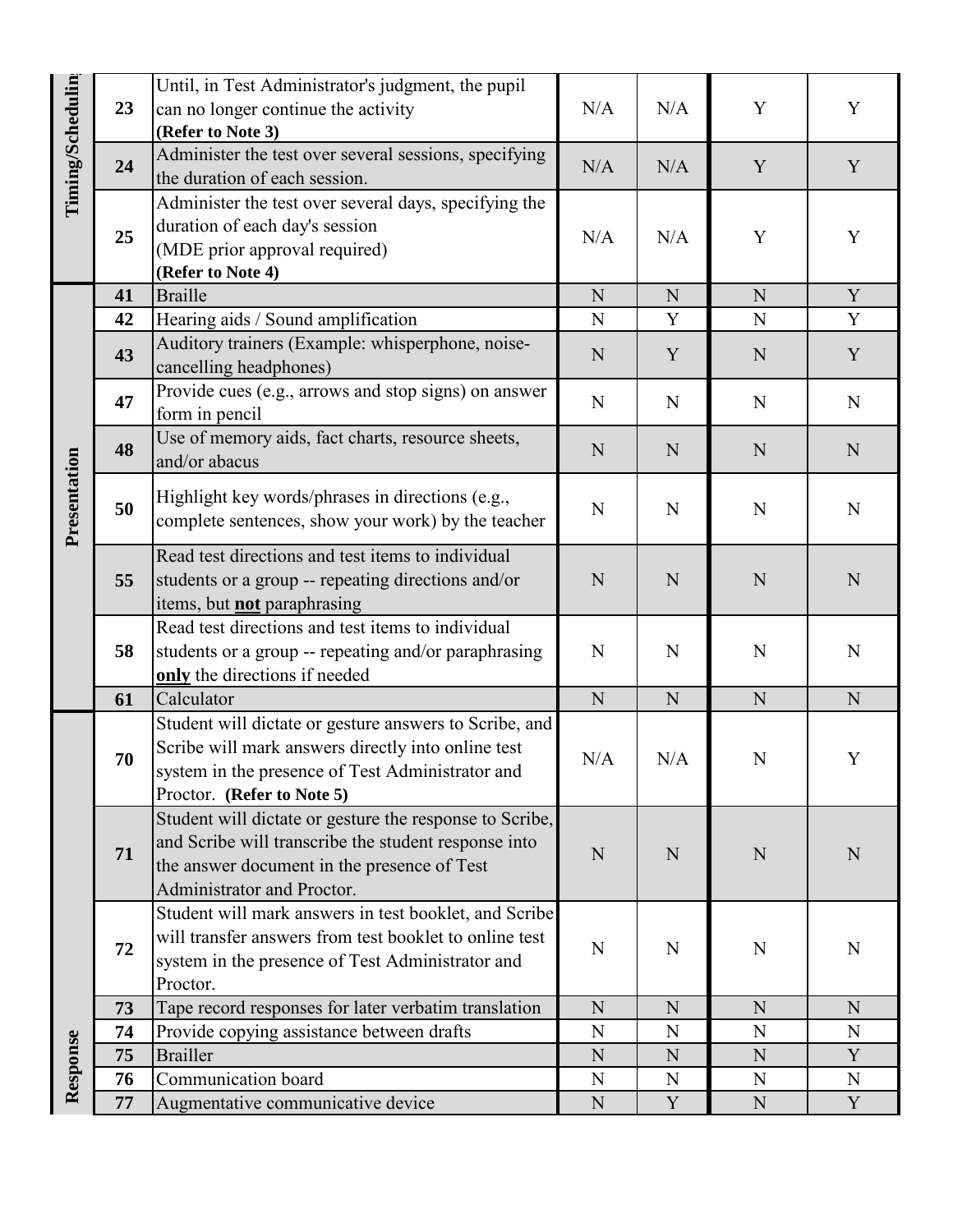|  | 78 | Computer / word processor (without<br>grammar/syntax checker & without work<br>completion/prediction feature)                                                                     | N | N | N | N |
|--|----|-----------------------------------------------------------------------------------------------------------------------------------------------------------------------------------|---|---|---|---|
|  | 79 | Computer / word processor (without<br>grammar/syntax checker, with completion/prediction<br>activated)                                                                            | N | N | N | N |
|  | 80 | Adapted keyboards                                                                                                                                                                 | N | Y | N | Y |
|  | 81 | Native language word-to-word glossaries that<br>translate English words into the native language for<br>English Learners. (Definitions cannot be provided in<br>either language.) | N | N | N | N |
|  | 82 | Spelling dictionary (Shows correct spelling of<br>English words but does not give definitions.)                                                                                   | N | N | N | N |
|  | 98 | Other <b>allowable</b> accommodation**                                                                                                                                            | N | Y | N | Y |
|  | 99 | Other non-allowable accommodation                                                                                                                                                 | N | N | N | N |

**\*\*** *Must not interfere with what the test purports to measure*

N/A Not Applicable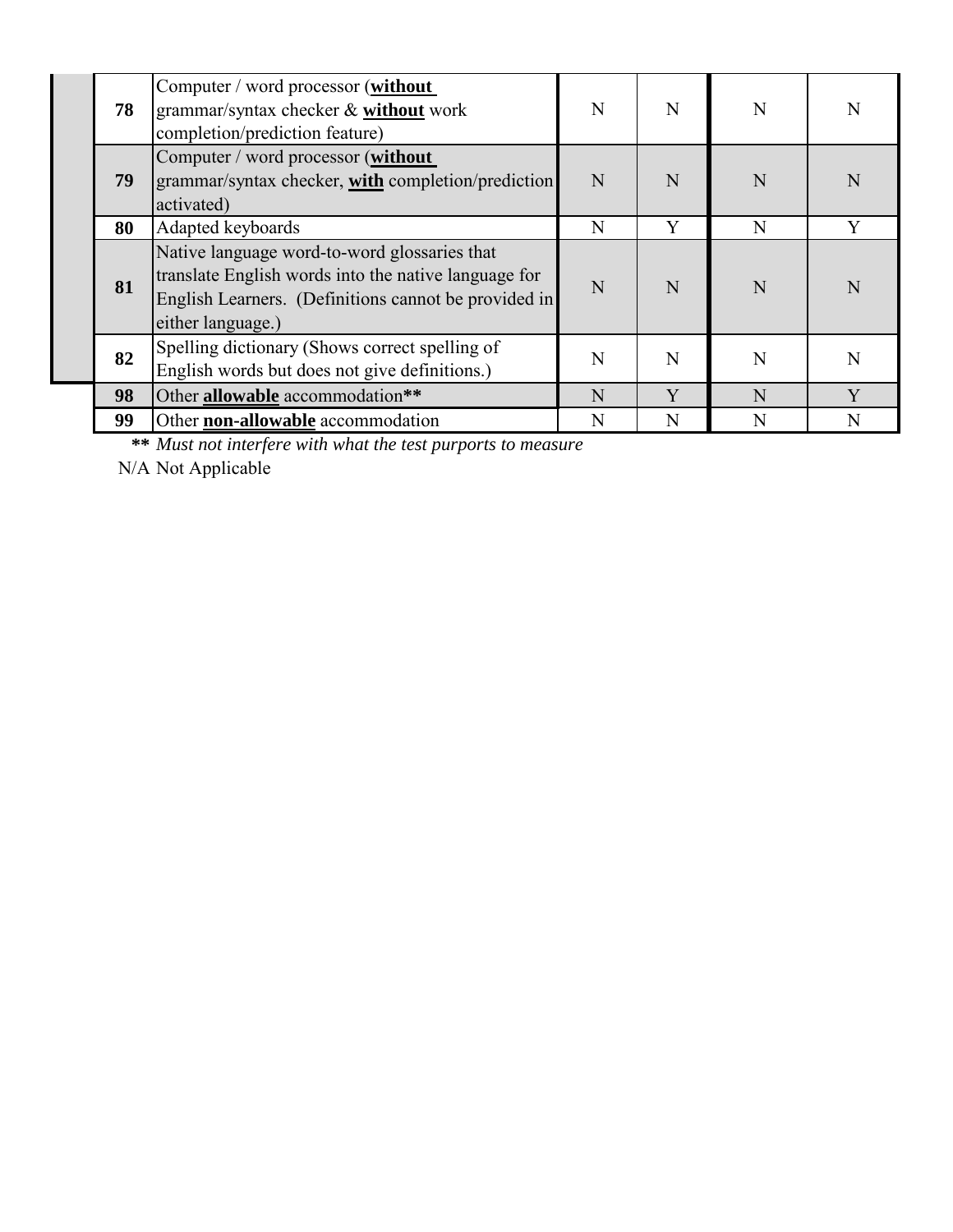## Accommodation Notes

### **Note 1**

Accessibility Feature: For the **Third Grade Reading Summative Assessment**, the General Education students, English learners, and students with disabilities will have a maximum of 270 seconds to answer each item.

Accommodation: For the **Third Grade Reading Summative Assessment**, students with disabilities (SWDs), English learners (ELs), and students with a diagnosis of dyslexia that were evaluated by a licensed psychologist, psychometrist, or speech language pathologist (HB 1031, July 2012) can have a maximum of 20 minutes to answer each question; however, the test must be completed by 3:00 p.m. or the end of the student's school day, whichever occurs first. The extended time accommodation (#20) must be listed in the student's IEP or Section 504 Plan and specified for this assessment area **or** students must have a documented diagnosis of dyslexia on file in accordance with Miss. Code 37-173-1 et seq.

For the **Kindergarten Readiness Assessment**, all students will have 90 seconds to answer each item. Extended time is currently unavailable for this assessment.

#### **Note 2**

Accessibility Feature: For the **Kindergarten Readiness Assessment**, all students can test at a specific time of day if necessary.

Accommodation: For the **Third Grade Reading Summative Assessment**, students with disabilities (SWDs) and English learners (ELs) can test at a specific time of day, if this accommodation (#22) is listed in the student's IEP or Section 504 Plan and specified for this assessment area.

#### **Note 3**

Accessibility Feature: For the **Kindergarten Readiness Assessment**, if, in the Test Administrator's professional judgment, a student is unable to continue the assessment, the Test Administrator can stop the test. When the student is prepared to continue the test, the assessment must be resumed on the same day from the point at which it was stopped.

Accommodation: For the **Third Grade Reading Summative Assessment**, if, in the Test Administrator's professional judgment, a student with a disability (SWD), an English learner (EL), and students with a diagnosis of dyslexia that were evaluated by a licensed psychologist, psychometrist, or speech language pathologist (HB 1031, July 2012) is unable to continue the assessment, the Test Administrator can stop the test. When the student is prepared to continue the test, the assessment must be resumed on the same day from the point at which it was stopped. This accommodation (#23) must be listed in the student's IEP or Section 504 Plan and specified for this assessment area **or** students must have a documented diagnosis of dyslexia on file in accordance with Miss. Code 37-173-1 et seq.

#### **Note 4**

Accessibility Feature: For the **Kindergarten Readiness Assessment**, clicking [Resume Later] allows students to resume their test at a later time, starting on the same question number at which the test was paused but a different item. The STAR monitor password is required. Note a different password can be set for each STAR class; be sure to enter the password for the class in which the student is testing. The test can be paused and resumed as many times as needed, but it can only be resumed within 8 days of when it was originally started.